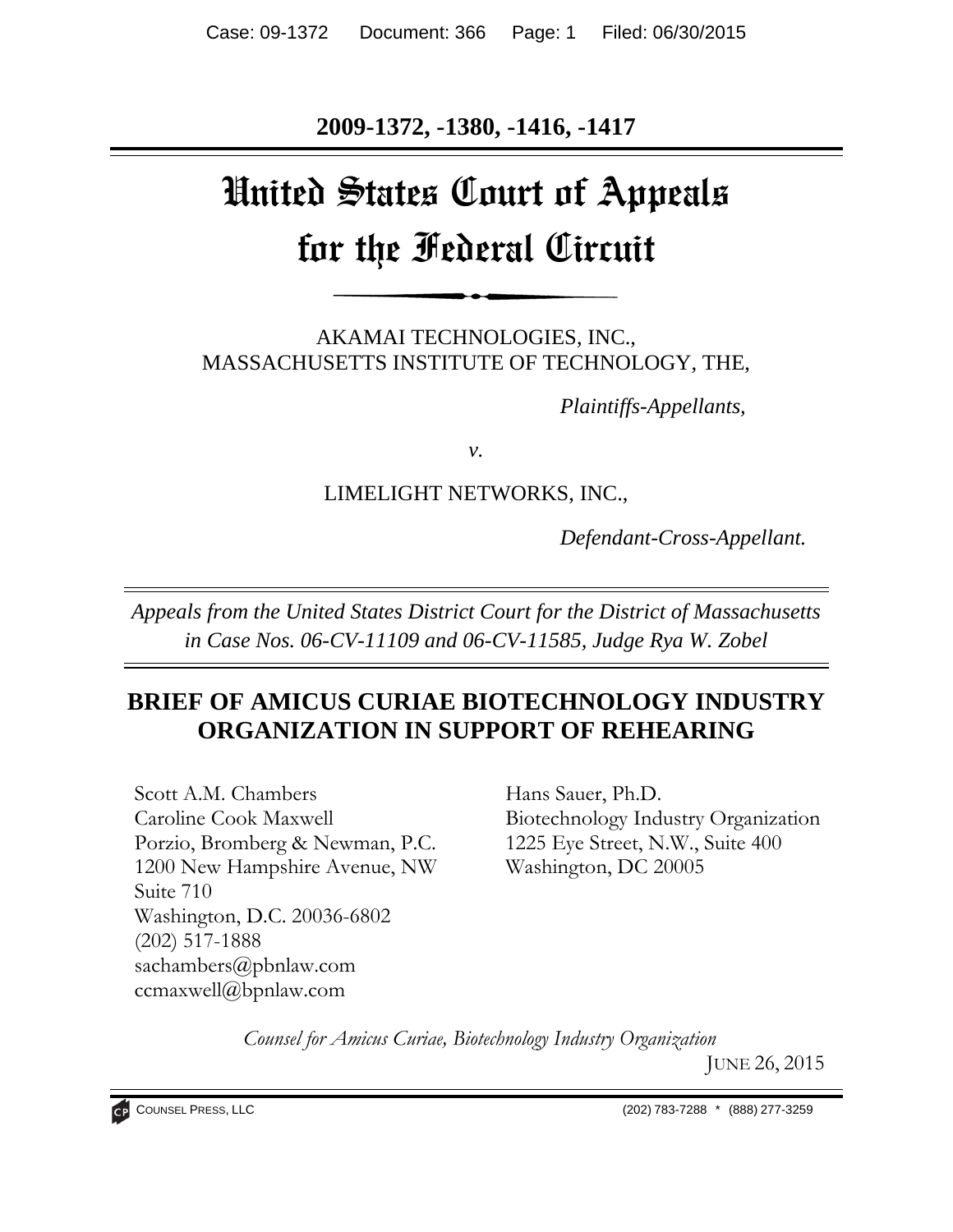## **CERTIFICATE OF INTEREST**

Counsel for *amicus curiae* Biotechnology Industry Organization certifies the following:

1. The full names of every party or amicus represented by us is:

Biotechnology Industry Organization

2. The name of the real party in interest (if the party named in the caption is not the real party in interest) represented by us is:

Not applicable.

3. All parent corporations and any publicly held companies that own 10 percent or more of the stock of the party or amicus curiae represented by us is:

None.

4. The names of all law firms and the partners or associates that appeared for any of the parties or *amicus* now represented by us in the trial court or agency or in a prior proceeding in this case or are expected to appear in this Court are:

Hansjorg Sauer of Biotechnology Industry Organization;

Scott A.M. Chambers and Caroline C. Maxwell of Porzio, Bromberg & Newman, P.C.;

John W. Ryan of Thompson Hine LLP; and

Thomas M. Haas of Sullivan & Worcester LLP.

June 26, 2015  $\frac{\sqrt{s}}{\sqrt{8\cot A.M.}}$  Chambers Scott A.M. Chambers Porzio, Bromberg & Newman, P.C. 1200 New Hampshire Avenue, NW Suite 710 Washington, D.C. 20036-6802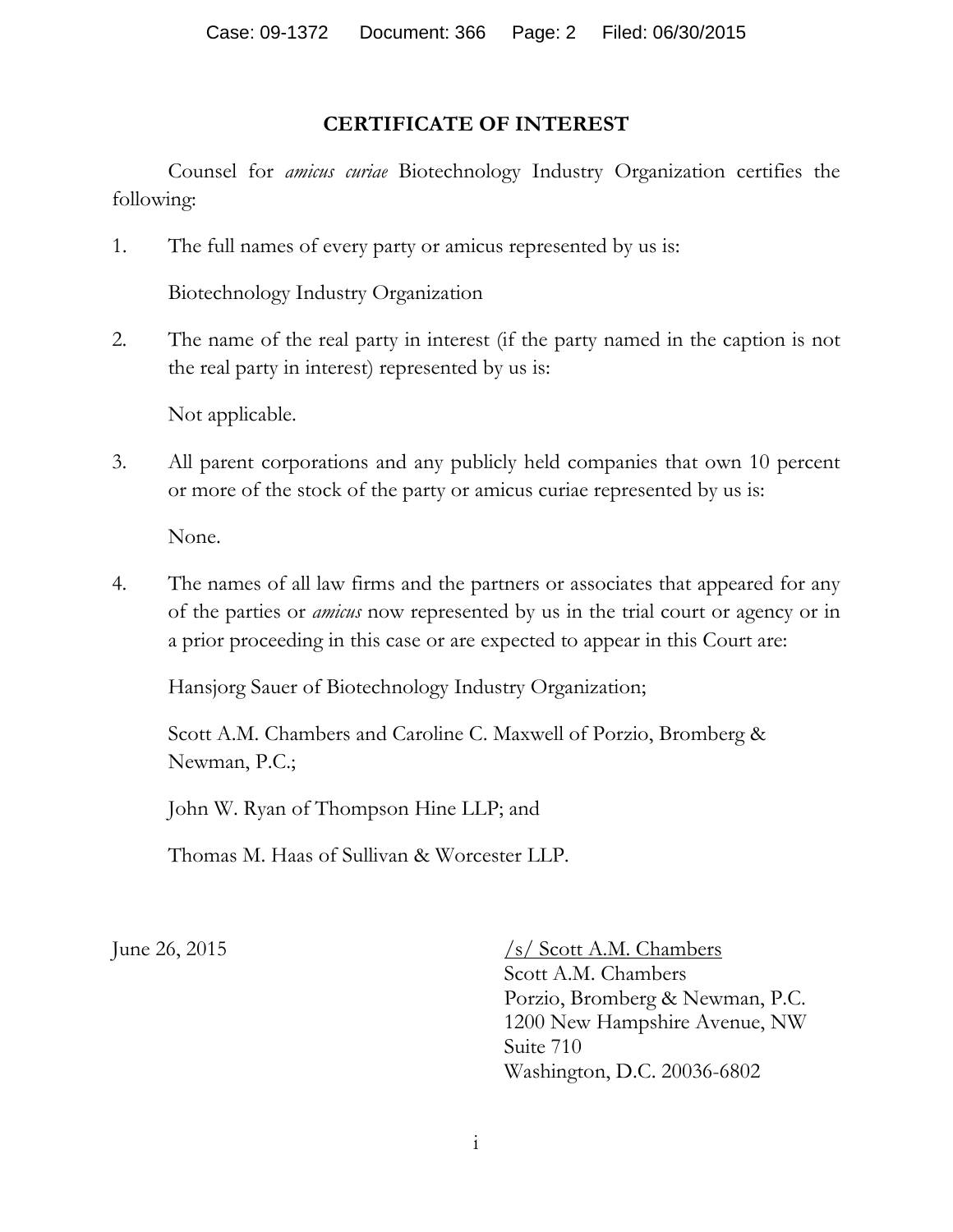# **TABLE OF CONTENTS**

| I. The Court Should Reconsider the Single Entity Rule As The        |  |
|---------------------------------------------------------------------|--|
| II. Importance of Proprietary Processes to Biotechnology Companies5 |  |
|                                                                     |  |
|                                                                     |  |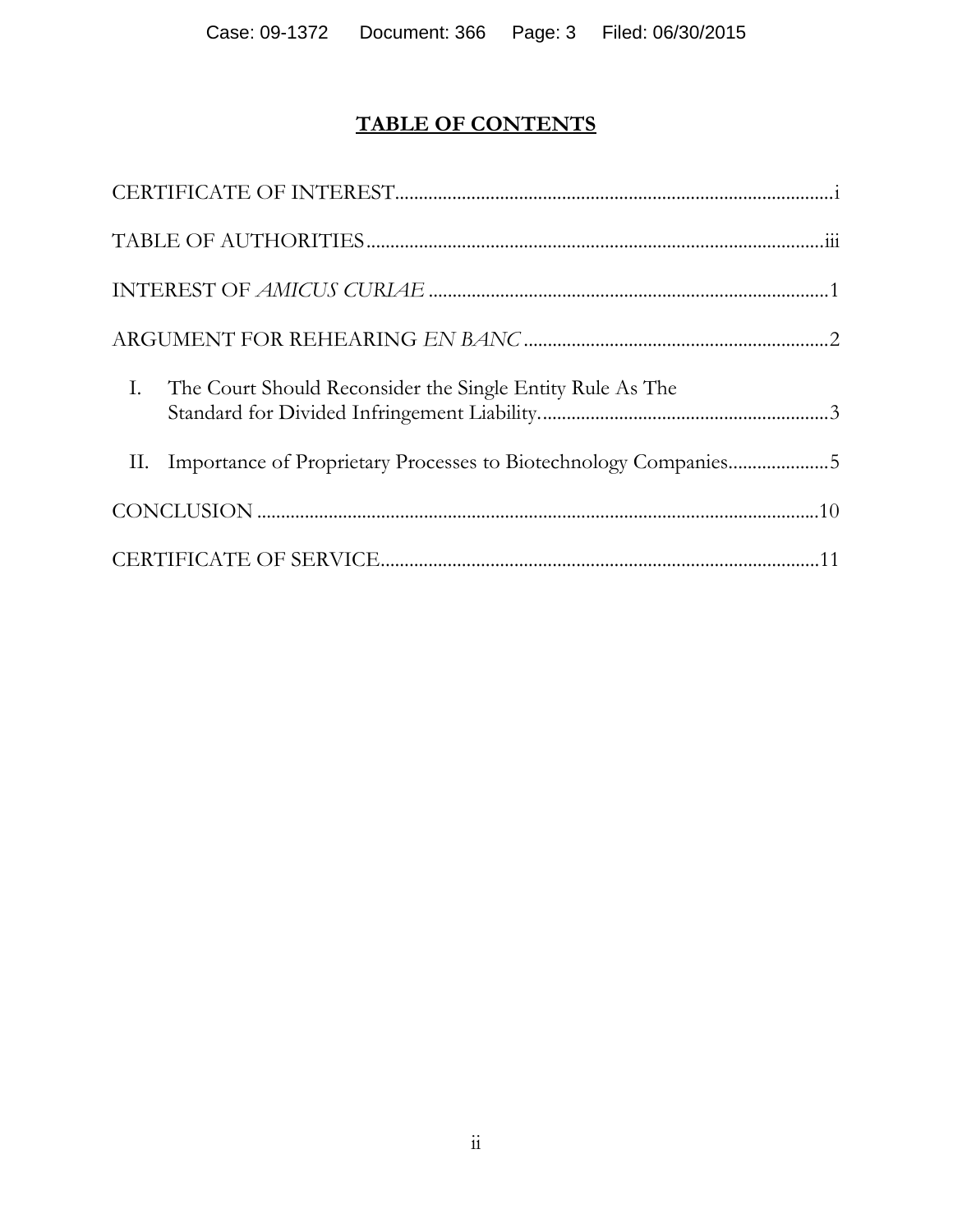### **TABLE OF AUTHORITIES**

**Cases**

### Page(s)

# *Akamai Techs., Inc. v. Limelight Networks, Inc.,*  -- F.3d --, slip op. at 6 (May 13, 2015) ................................................................................2 *Barr v. United States,*  324 U.S. 83 (1945)..................................................................................................................3 *Cordis Corp. v. Medtronic AVE, Inc.,*  194 F. Supp. 2d 323 (D. Del. 2002)....................................................................................4 *Dawson Chem. Co. v. Rohm & Haas Co.,*  448 U.S. 176 (1980) ...............................................................................................................4 *E.I. DuPont De Nemours and Co. v. Monsanto Co.,*  903 F. Supp. 680 (D. Del. 1995)..........................................................................................4 *Limelight Networks, Inc. v. Akamai Techs., Inc.,*  134 S. Ct. 2111 (2014).................................................................................................... 2, 10 *Mayo Collaborative Servs. v. Prometheus Labs., Inc.,*  132 S. Ct. 1289 (2012)...........................................................................................................8 *Mobil Oil Corp. v. W.R. Grace & Co.,*  367 F. Supp. 207 (D. Conn. 1973) ......................................................................................4 *On Demand Machine Corp. v. Ingram Indus., Inc.,*  442 F.3d 1331 (Fed. Cir. 2006) ............................................................................................4 *Peerless Equip. Co. v. W.H. Miner, Inc.,*  93 F.2d 98 (7th Cir. 1937).....................................................................................................4 *Shields v. Halliburton Co.,*  493 F. Supp. 1376 (W.D. La. 1980).....................................................................................4 *United States v. Oregon & C.R. Co.,*  164 U.S. 526 (1896) ...............................................................................................................3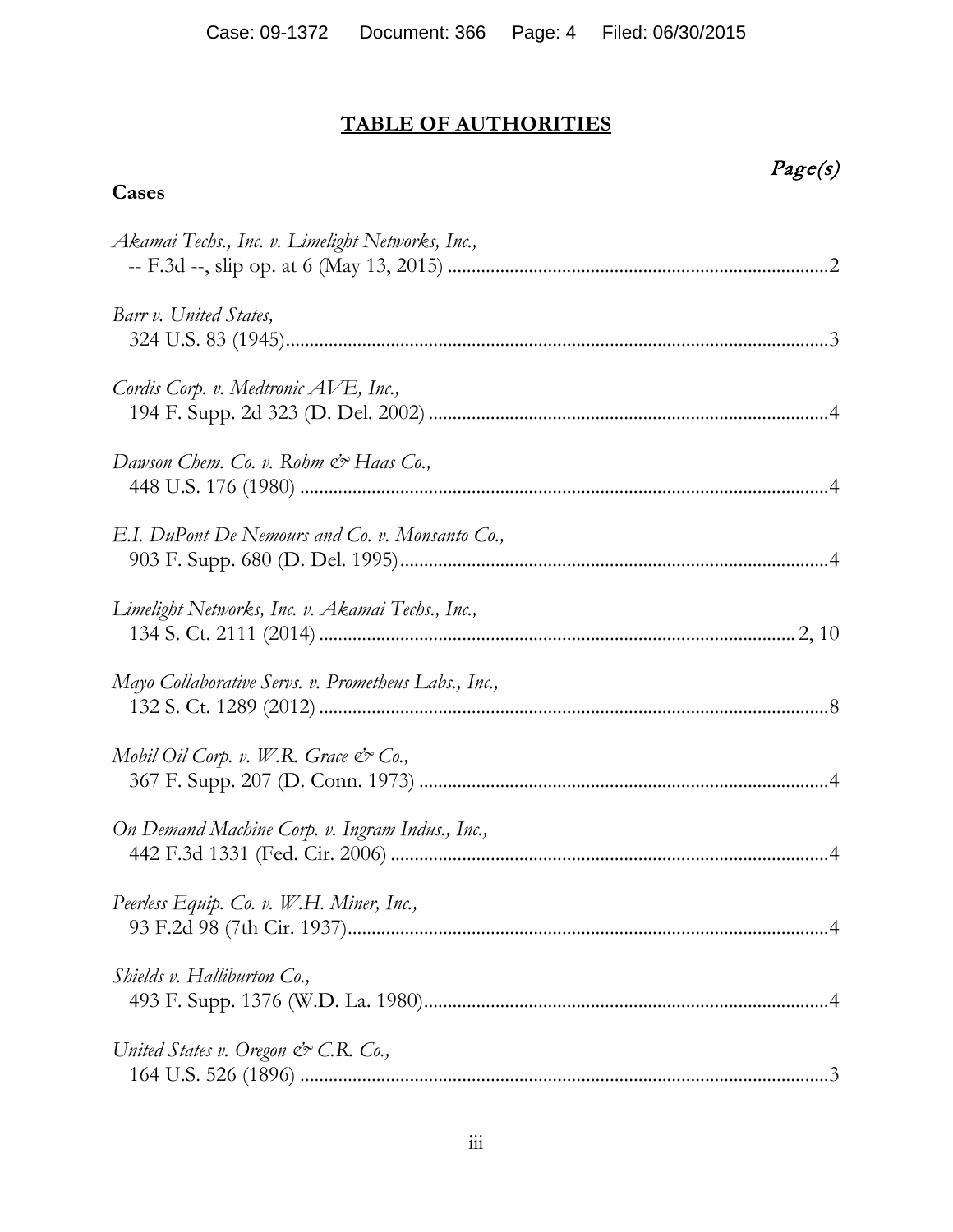# **Statutes**

| Rules and Regulations |  |
|-----------------------|--|
|                       |  |
|                       |  |
|                       |  |

# **Other Authorities**

| M. Feldman, et al., Lessons from the Commercialization of the Cohen-Boyer |  |
|---------------------------------------------------------------------------|--|
| Patents: The Stanford University Licensing Program, available at          |  |
|                                                                           |  |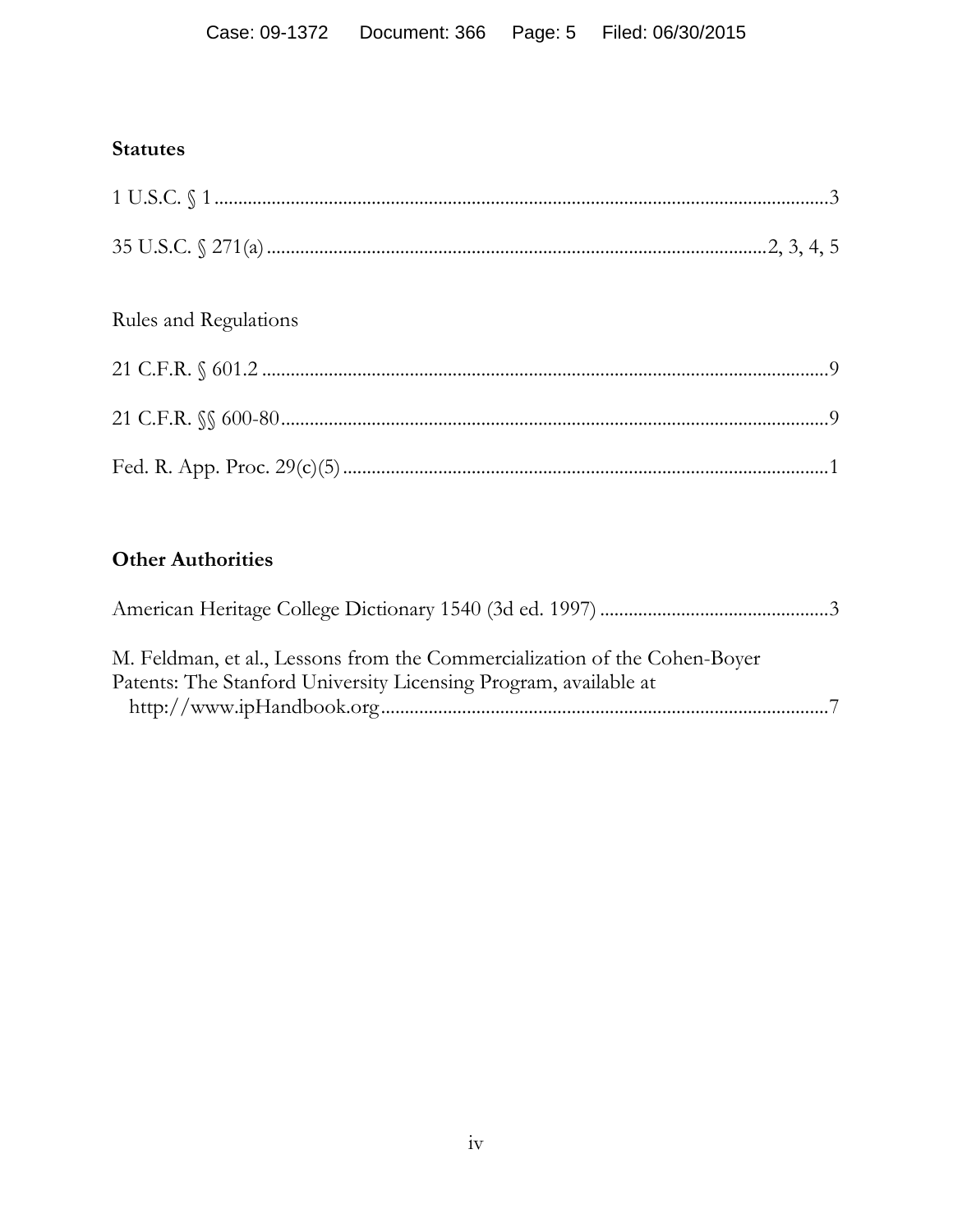#### **INTEREST OF** AMICUS CURIAE

The Biotechnology Industry Organization (BIO) is a trade association representing over 1,100 companies, academic institutions, and biotechnology centers.[1](#page-5-0) BIO members are involved in research and development of biotechnological healthcare, agricultural, environmental, and industrial products. For the healthcare sector, the biotechnology industry has more than 370 therapeutic products currently in clinical trials to treat over 200 diseases. The majority of BIO members are small companies that have yet to bring a product to market and attain profitability.

BIO has great interest in this case because members must rely heavily on the patent system to protect their platform technologies and commercial embodiments, and to grow their businesses for decades to come. Enforceable patents that cannot be easily circumvented enable biotechnology companies to secure financial support to advance biotechnology products through regulatory approval to the marketplace, and to engage in the partnering and technology transfer necessary to translate basic life science discoveries into real-world solutions for disease, pollution, and hunger.

 $\overline{\phantom{a}}$ 

<span id="page-5-0"></span><sup>&</sup>lt;sup>1</sup> Pursuant to Fed. R. App. Proc.  $29(c)(5)$ , BIO states this brief was not authored in whole or in part by counsel to a party, and no monetary contribution to the preparation or submission of this brief was made by any person or entity other than BIO and its counsel. Specifically, after reasonable investigation, BIO believes that (i) no member of its Board who voted to file this brief, or any attorney in the law firm or corporation of such a member, represents a party to this litigation in this matter; (ii) no representative of any party to this litigation participated in the authorship of this brief; and (iii) no one other than BIO, or its members who authored this brief and their law firms or employers, made a monetary contribution to the preparation or submission of this brief. A motion for leave to file is being filed with this brief.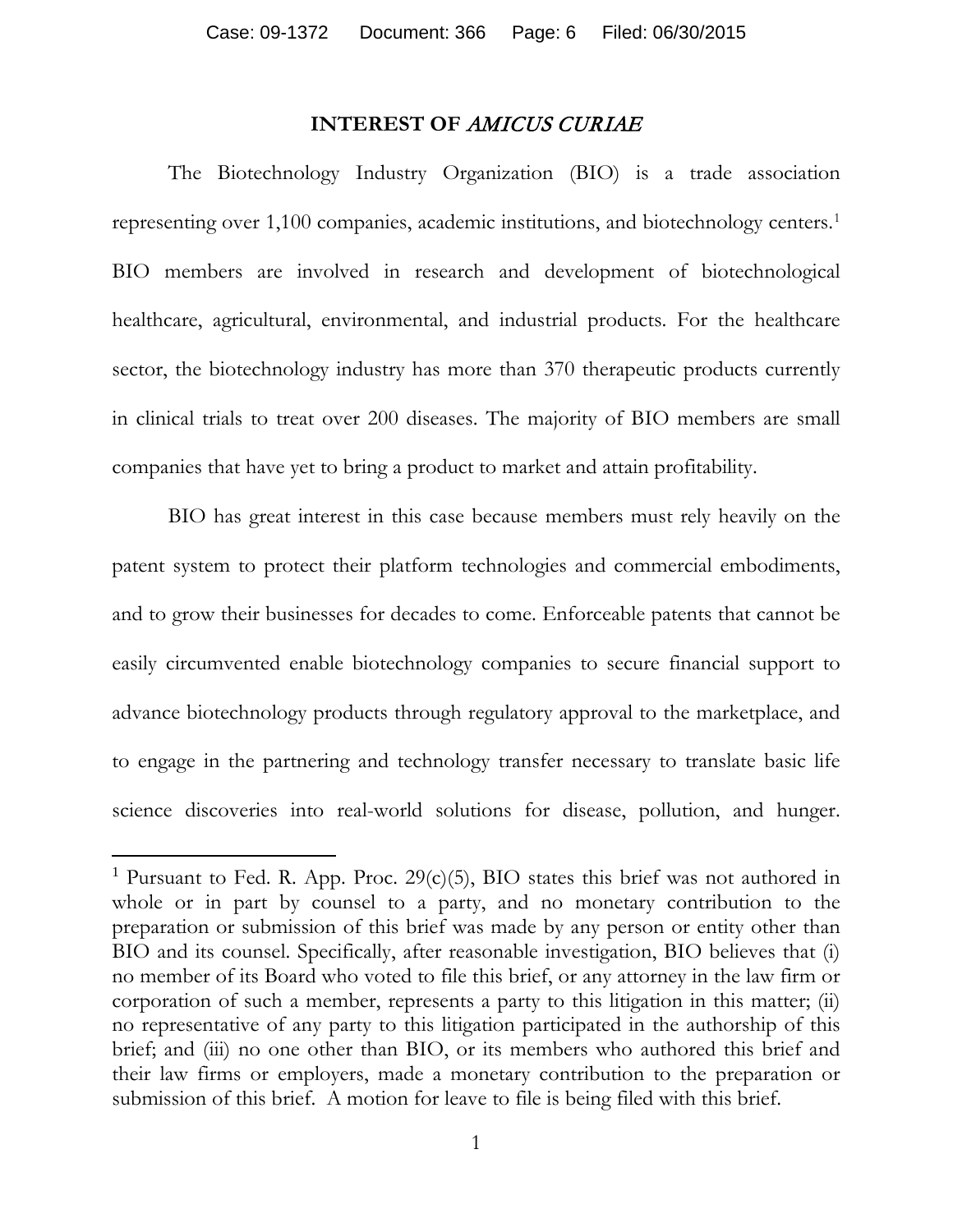#### Case: 09-1372 Document: 366 Page: 7 Filed: 06/30/2015

Proprietary biotechnological processes, and method patents protecting them, often are a biotechnology company's most valuable assets. The steps of such processes can often be practiced by different entities. Consequently, patent claims with those steps can be practiced by different parties. BIO members have a strong interest in clear, ascertainable rules of infringement liability that discourage parties from circumventing this liability by dividing up otherwise infringing activities. Accordingly, BIO submits this brief to assist this Court's longstanding efforts to guide the evolution of patent law in a predictable way that accommodates new emerging technologies to the benefit of all and guard against unforeseen consequences that might cripple reasonable, business-based expectations in the life sciences.

#### **ARGUMENT FOR REHEARING** EN BANC

In remanding, the Supreme Court stated this Court would "have the opportunity to revisit the §271(a) question if it so chooses." *Limelight Networks, Inc. v. Akamai Techs., Inc.*, 134 S. Ct. 2111, 2120 (2014). On remand, a divided Federal Circuit panel (the "Panel") upheld the "single entity rule", maintaining "direct infringement liability of a method claim under 35 U.S.C. § 271(a) exists when all of the steps of the claim are performed by or attributed to a single entity." *Akamai Techs., Inc. v. Limelight Networks, Inc.*, -- F.3d --, slip op. at 6 (May 13, 2015). The strong dissent maintained that the holding is "inconsistent with the plain language of the statute, renders the statute internally inconsistent, and creates a gaping hole in infringement." *Id*. at 33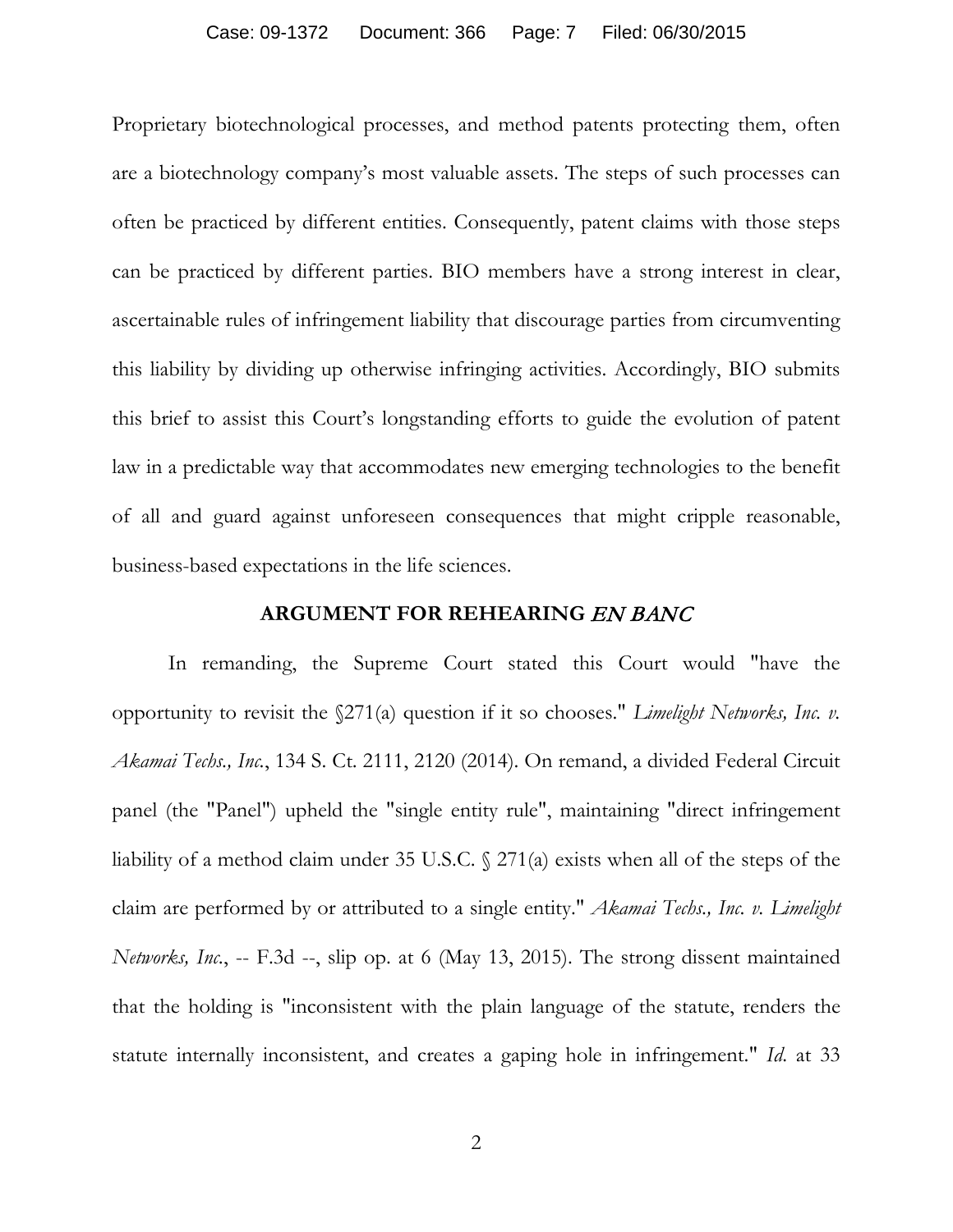(Moore, J. dissenting). BIO agrees and urges this Court to reconsider its present legal framework for analyzing divided infringement claims by rehearing the case *en banc*.

### **I. The Court Should Reconsider the Single Entity Rule As The Standard for Divided Infringement Liability.**

The patent statute does not require a single actor perform all steps of a method claim for infringement liability. Direct infringement liability provision is set forth in 35 U.S.C. § 271(a): "*Whoever* without authority makes, uses, offers to sell, or sells any patented invention, within the United States . . . during the term of the patent therefore, infringes the patent." (Emphasis added). "Whoever" is not limited to a single actor—instead including multiple actors, consistent with common usage<sup>[2](#page-7-0)</sup> and statutory construction. Congress mandates that words will generally be understood to include plural forms. 1 U.S.C. § 1. [3](#page-7-1) Thus, "whoever" is not limited to a single actor.

The concept that multiple parties "together" practice–and infringe–a patented process is not a recent phenomenon: it is as old as the Patent Act itself. Every process having more than one step is capable of being divided up between multiple parties. To determine liability in joint infringement situations, courts have long scrutinized the

<span id="page-7-0"></span><sup>2</sup> *See, e.g.*, American Heritage College Dictionary 1540 (3d ed. 1997).

<span id="page-7-1"></span><sup>3</sup> 1 U.S.C. § 1, in pertinent part, states: "In determining the meaning of any Act of Congress, unless the context indicates otherwise—words importing the singular include and apply to several persons, parties, or things; . . . the words "person" and "whoever" include corporations, companies, associations, firms, partnerships, societies, and joint stock companies, as well as individuals …." *See also Barr v. United States*, 324 U.S. 83, 91 (1945); *United States v. Oregon & C.R. Co.*, 164 U.S. 526, 541 (1896).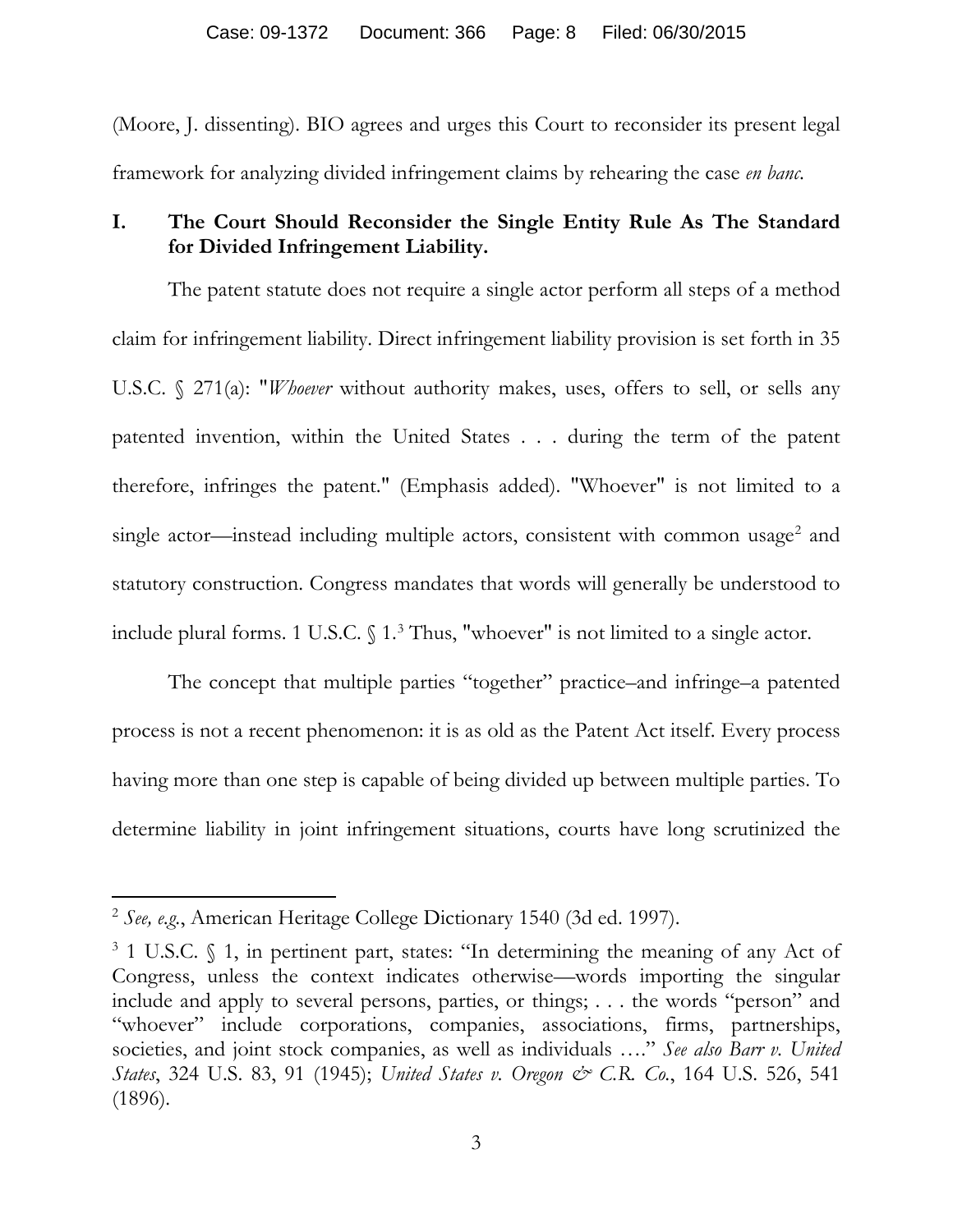#### Case: 09-1372 Document: 366 Page: 9 Filed: 06/30/2015

actors' relationship, level of cooperation, and connection.[4](#page-8-0) The relative scarcity of opinions prior to 2007 does not prove that multi-party infringement did not occur– only that it was not raised as a defense. The even scarcer appellate opinions shows that the issue was only rarely appealed. By all indications, divided infringement was not "a problem" for the courts and was not viewed historically as a viable tool for evading infringement.

This changed in 2007, with the Court's creation of the single entity rule. In *BMC Res., Inc. v. Paymentech, L.P.*, 498 F.3d 1373, 1378 (Fed. Cir. 2007), the Court required the existence of a single direct infringer, yet admitted it had "no law on point from [the] court governing direct infringement by multiple parties performing different parts of the single claimed method . . . ." Subsequently, in *Muniauction, Inc. v. Thompson Corp.*, 532 F.3d 1318 (Fed. Cir. 2008), the Court further narrowed the circumstances giving rise to direct infringement under 35 U.S.C. § 271(a) in cooperative infringement situations. The Court held that liability for direct

<span id="page-8-0"></span><sup>4</sup> *Dawson Chem. Co. v. Rohm & Haas Co.*, 448 U.S. 176, 188 (1980); *On Demand Machine Corp. v. Ingram Indus., Inc.*, 442 F.3d 1331, 1345 (Fed. Cir. 2006) ("Infringement of a patented process or method cannot be avoided by having another perform one step of the process or method."); *Peerless Equip. Co. v. W.H. Miner, Inc.*, 93 F.2d 98 (7th Cir. 1937); *Cordis Corp. v. Medtronic AVE, Inc.*, 194 F. Supp. 2d 323 (D. Del. 2002); *Shields v. Halliburton Co.*, 493 F. Supp. 1376, 1387 (W.D. La. 1980) ("When infringement results from the participation and combined action of several parties, they are all joint infringers and jointly liable for patent infringement."); *E.I. DuPont De Nemours and Co. v. Monsanto Co.*, 903 F. Supp. 680, 735 (D. Del. 1995) ("[A] party cannot avoid liability for infringement by having someone else perform one or more steps of a patented process for them."); *Mobil Oil Corp. v. W.R. Grace & Co.*, 367 F. Supp. 207 (D. Conn. 1973).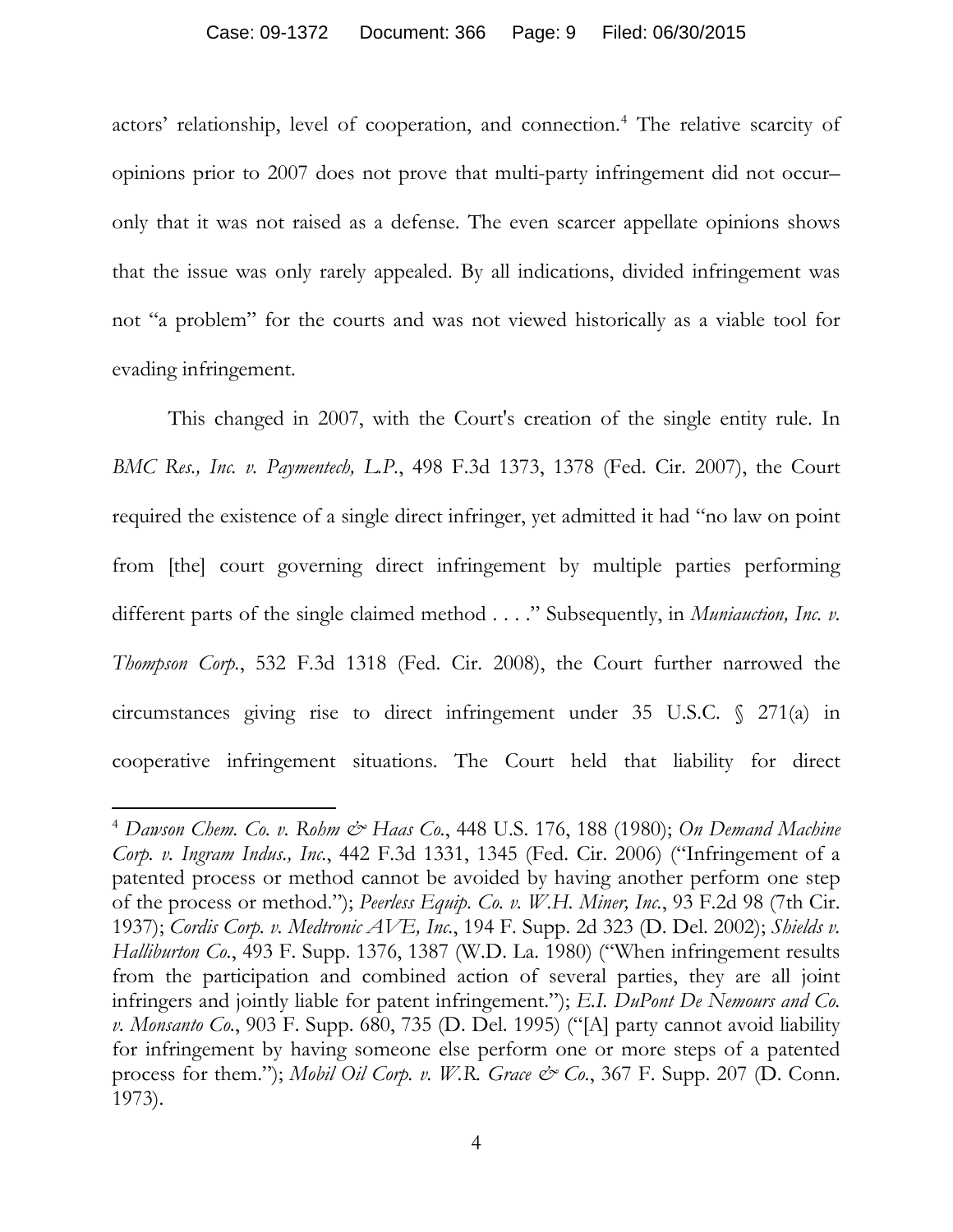#### Case: 09-1372 Document: 366 Page: 10 Filed: 06/30/2015

infringement under § 271(a) attaches when one party performs every step of a method claim or when multiple parties work together to perform every step of a method claim. *Id.* at 1329. The Court was concerned that that the strict liability of  $\sqrt{271(a)}$ might, however, provide harsh outcomes when collaborators were unaware of the patent. Thus, the Court read in a requirement that a single party direct or control the infringing acts of all the infringing parties, acting as the "mastermind." *Id*. The test is limiting, requiring the existence of an agency relationship or an equivalent contractual relationship establishing a single party's control over the infringing acts. *Id*.

The Court's "single entity rule," as now known, created an inflexible framework shielding cooperative infringement of process claims from all liability based on the formal legal relationship of the infringing actors. This framework permits and encourages circumvention of valid patent rights, even under circumstances that would otherwise give rise to findings of willful infringement. The rule unfairly injures patent holders and promises windfalls for parties that participate in, or induce, the infringement of, process claims. Its future application deserves the *en banc* attention of this Court.

#### **II. Importance of Proprietary Processes to Biotechnology Companies.**

Process patents are of extreme importance in biotechnology. Consider, for example, an invention that was foundational for biotechnology both as a scientific discipline and as an industry: cutting out pieces of DNA of one organism and splicing those pieces of DNA into the genome of a bacterium. This invention was conceived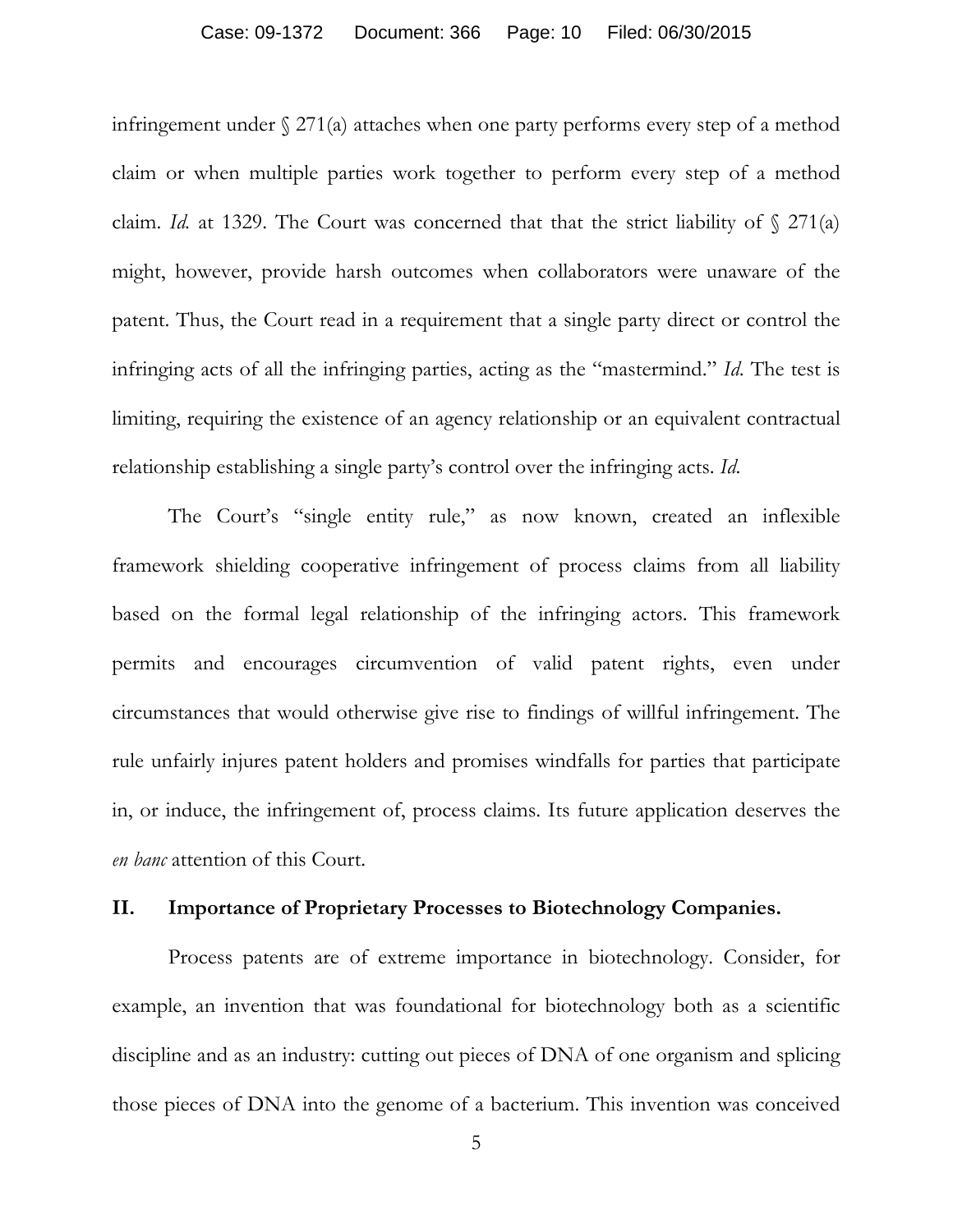and reduced to practice by Stanley Cohen and Herbert Boyer in the early 1970s and

led to their 1980 Nobel Prize in Chemistry. That invention was the subject of U.S.

Patent No. 4,237,224 ("the '224 patent"), composed entirely of method claims. Claim

1 of the patent reads:

A method for replicating a biologically functional DNA, which comprises: transforming under transforming conditions compatible unicellular organisms with biologically functional DNA to form transformants; said biologically functional DNA prepared in vitro by the method of:

(a) cleaving a viral or circular plasmid DNA compatible with said unicellular organism to provide a first linear segment having an intact replicon and termini of a predetermined character;

(b) combining said first linear segment with a second linear DNA segment, having at least one intact gene and foreign to said unicellular organism and having termini ligatable to said termini of said first linear segment, wherein at least one of said first and second linear DNA segments has a gene for a phenotypical trait, under joining conditions where the termini of said first and second segments join to provide a functional DNA capable of replication and transcription in said unicellular organism; growing said unicellular organisms under appropriate nutrient conditions; and isolating said transformants from parent unicellular organisms by means of said phenotypical trait imparted by said biologically functional DNA.

Simplified, the method steps call for (1) cleaving DNA to produce a fragment,

(2) combining that fragment with another piece of DNA in a unicellular organism, (3)

growing the unicellular organism with the combined fragment under appropriate

conditions, and (4) isolating the bacteria that contain the novel DNA. The multi-step

process claimed in the '224 patent launched a new industry, resulting in over \$35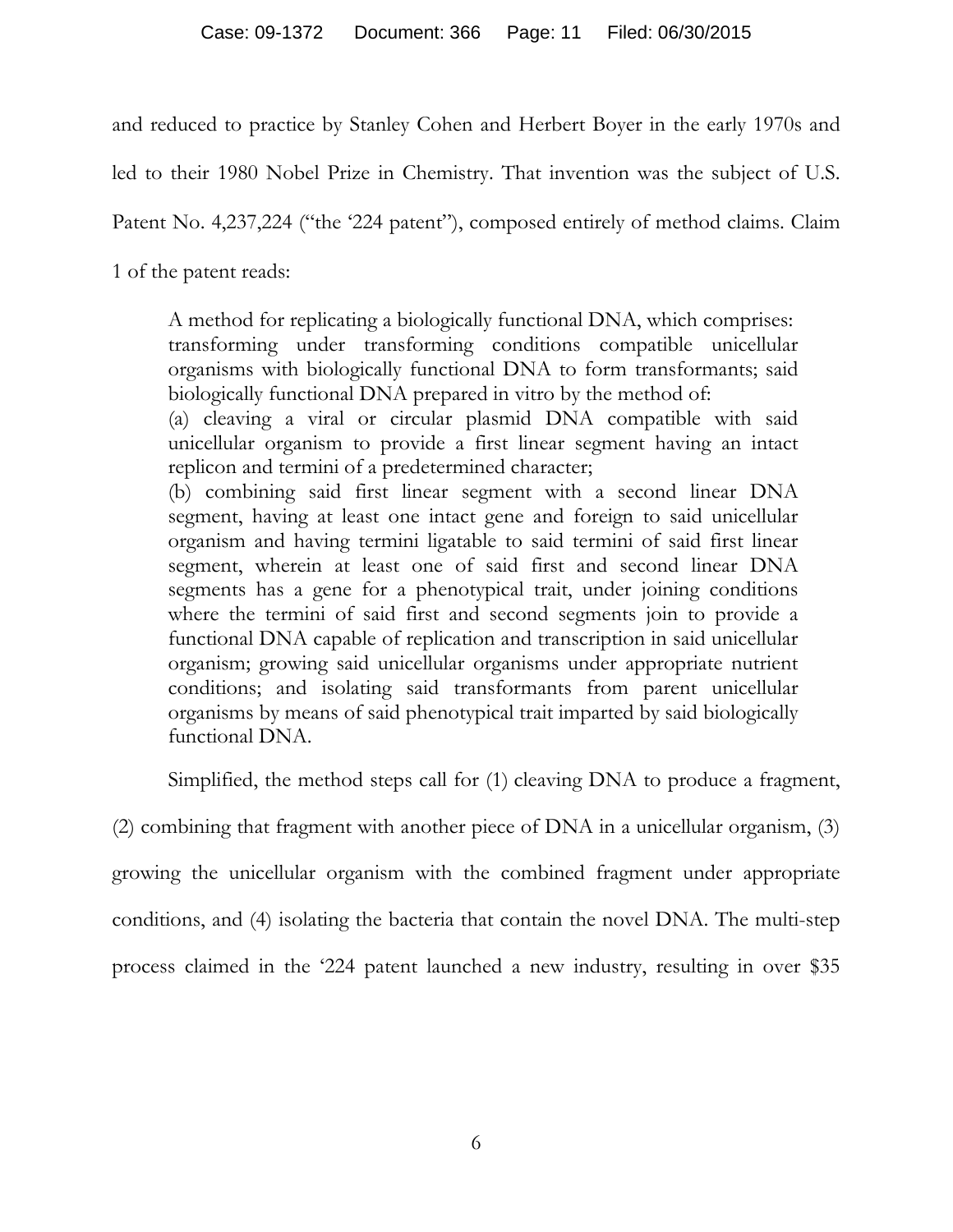#### Case: 09-1372 Document: 366 Page: 12 Filed: 06/30/2015

billion in sales for an estimated 2,442 new products. The technology was broadly licensed to 468 companies while it was in force.<sup>[5](#page-11-0)</sup>

Under this Court's single entity rule, however, putative licensees would have had little reason to license this Nobel Prize winning technology: the patent could easily be circumvented by having one party perform steps (1) and (2) of the patented method and then having another party perform the remaining steps (3) and (4). The fact that no biotechnology company took this route to circumvent the patent suggests that permitting divided infringement to escape liability runs counter to reasonable business-based expectations in the biotechnology and patent communities.

The use of biomarkers in medical therapy, in particular, inherently involves the application of biological assays in combination with treatment selection or therapy steps, requiring participation of laboratory professionals, physicians, and patients. Importantly, no major clinical trial is conducted today without a biomarker component. Indeed, BIO members often find it difficult to procure claims to biomarker-assisted treatment methods without adding claim limitations that a separate entity could practice. For example, biological drugs in the oncology sector are commonly studied in specific subsets of their intent-to-treat population long after marketing approval. Such studies may reveal, for example, that a specific gene

<span id="page-11-0"></span><sup>&</sup>lt;sup>5</sup> M. Feldman, et al., Lessons from the Commercialization of the Cohen-Boyer Patents: The Stanford University Licensing Program, available at http://www.ipHandbook.org.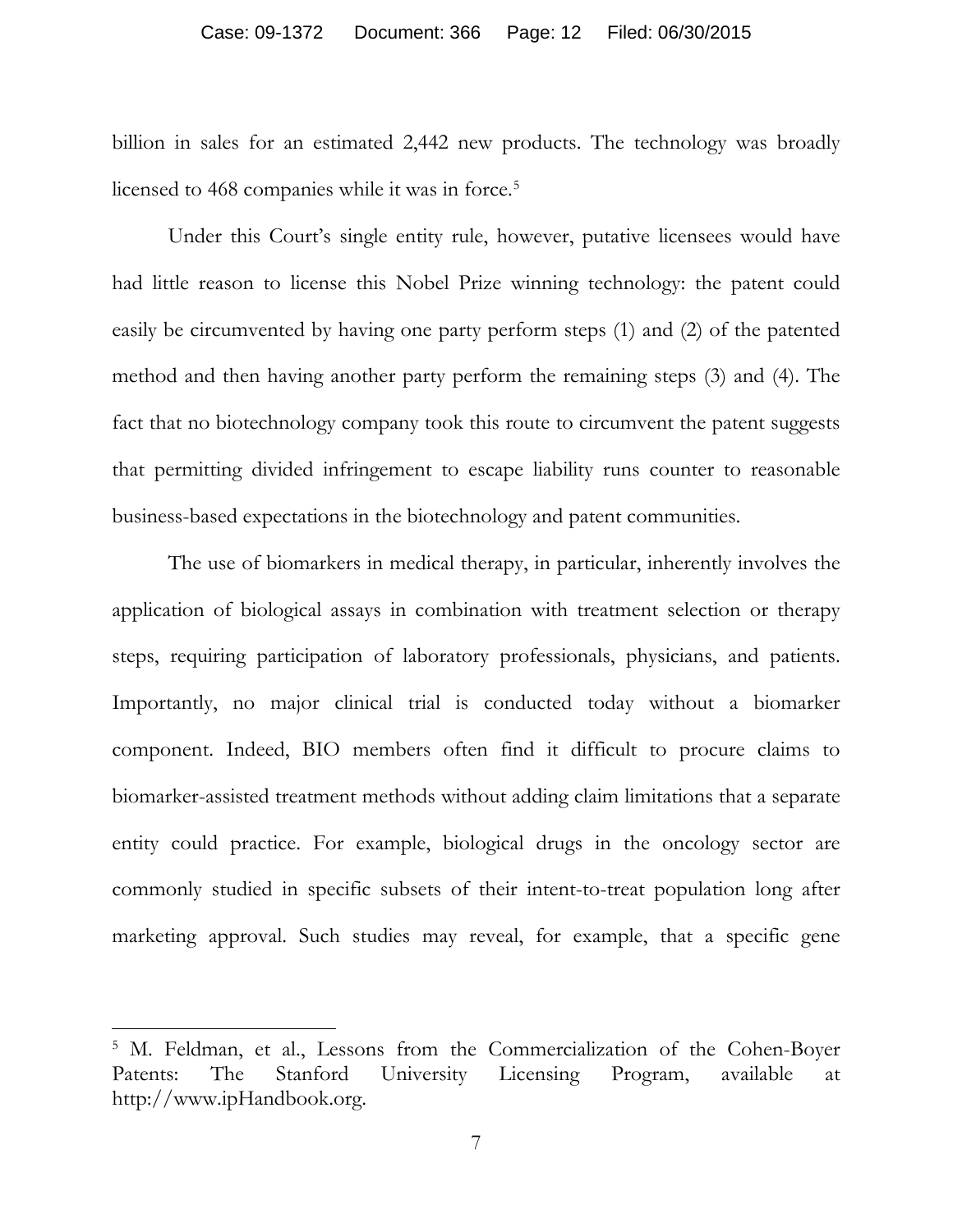polymorphism predicts treatment success or failure in the patient population.[6](#page-12-0)

This finding allows targeted treatment of patients who are particularly likely to benefit from the drug, avoidance of side-effects, and redirection of other patients to alternative therapies. When the drug was in public use prior to this finding, a biomarker-assisted treatment claim drafted to comprise the "administration of the drug to a patient having polymorphism X" would likely be rejected as inherently anticipated. Thus, to properly claim "a new way of using an existing drug," which can be patentable as the Supreme Court reminded us in *Mayo Collaborative Servs. v. Prometheus Labs., Inc.*, 132 S. Ct. 1289, 1302 (2012), such patents would need to include additional claim steps. In particular, addition of a biological assay step based on the newly invented assay may make the claim patentable. Because laboratory assays and drug administration are typically performed by separate entities, however, the only claim that would be allowed would also be vulnerable to circumvention under the single entity rule. The patentee would receive a patent to an invention that could not be enforced. All of the expense and effort in prosecuting a patent application, and of building a business in reliance on the resulting patent, would be for naught.

The Panel's holding in this case should be revisited by the *en banc* court because it puts valuable biotechnology patents at risk. Every biotechnology company allocates

 $\overline{\phantom{a}}$ 

<span id="page-12-0"></span><sup>6</sup> Polymorphism in biology occurs when two or more clearly different [phenotypes](http://en.wikipedia.org/wiki/Phenotypes) (the observable characters of a cell or an organism) exist in the same population of a species. See, e.g., B. Alberts, et al., Molecular Biology of the Cell at G27-28 (4<sup>th</sup> ed. 2002); http://www.biology-online.org/dictionary/Genetic\_ polymorphism (last visited Mar. 21, 2014).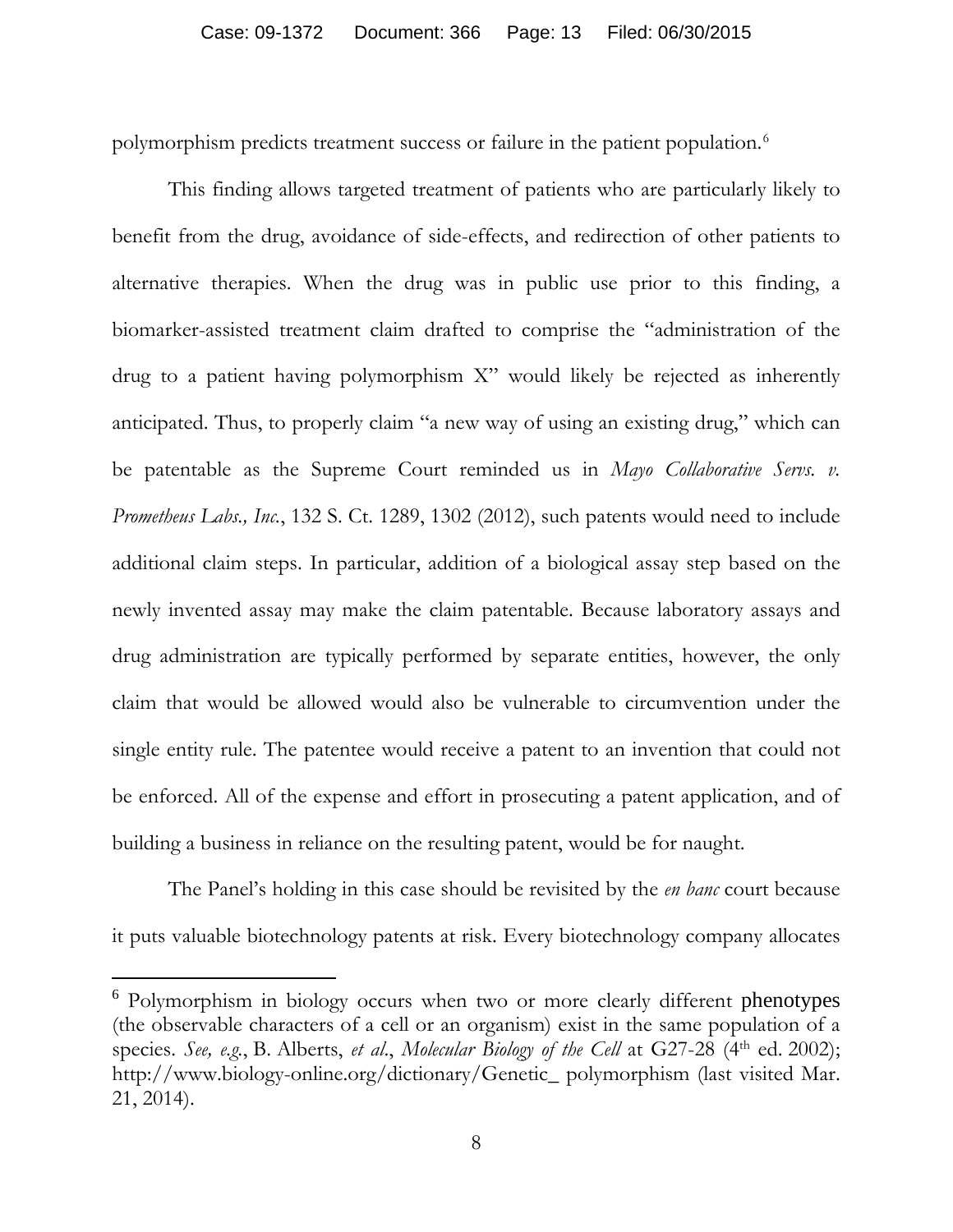#### Case: 09-1372 Document: 366 Page: 14 Filed: 06/30/2015

a significant part of its investment in research and development of process technology, including capital expenditures in brick-and-mortar facilities that cannot be re-tooled because they are specifically designed to practice very particular biological or chemical processes. Establishment licenses, necessary for the operation of costintensive pilot plants or full-scale production facilities, depend on process integrity. A specific biological process can be critical to satisfy required product specifications and maintain a granted Biologics License Application before the Food and Drug Administration.<sup>[7](#page-13-0)</sup> Given such large upfront investments and regulatory requirements, a biotechnology company often has to "commit" to a certain process technology from which it cannot afterwards deviate, and without which it could not remain in business.

Innovative and novel process technology can give a manufacturing biotech company critical advantages over competitors – and because process technology is often applicable to more than one of a company's products, companies often count process patents among their most valuable business assets. Even for smaller, development-stage biotechnology companies that do not yet produce a product of their own, process patents on innovative platform technologies may be widely licensed in the industry and constitute the company's only revenue source.

<span id="page-13-0"></span><sup>7</sup> The Biologics License Application (BLA) is a request for permission to introduce, or deliver for introduction, a biologic product into interstate commerce (21 C.F.R. § 601.2). The BLA is regulated under 21 C.F.R. §§ 600-80. A BLA is submitted by any legal person or entity who is engaged in manufacture or an applicant for a license who takes responsibility for compliance with product and establishment standards. The requirements for a BLA include applicant information, product/manufacturing information, pre-clinical studies, clinical studies and labeling.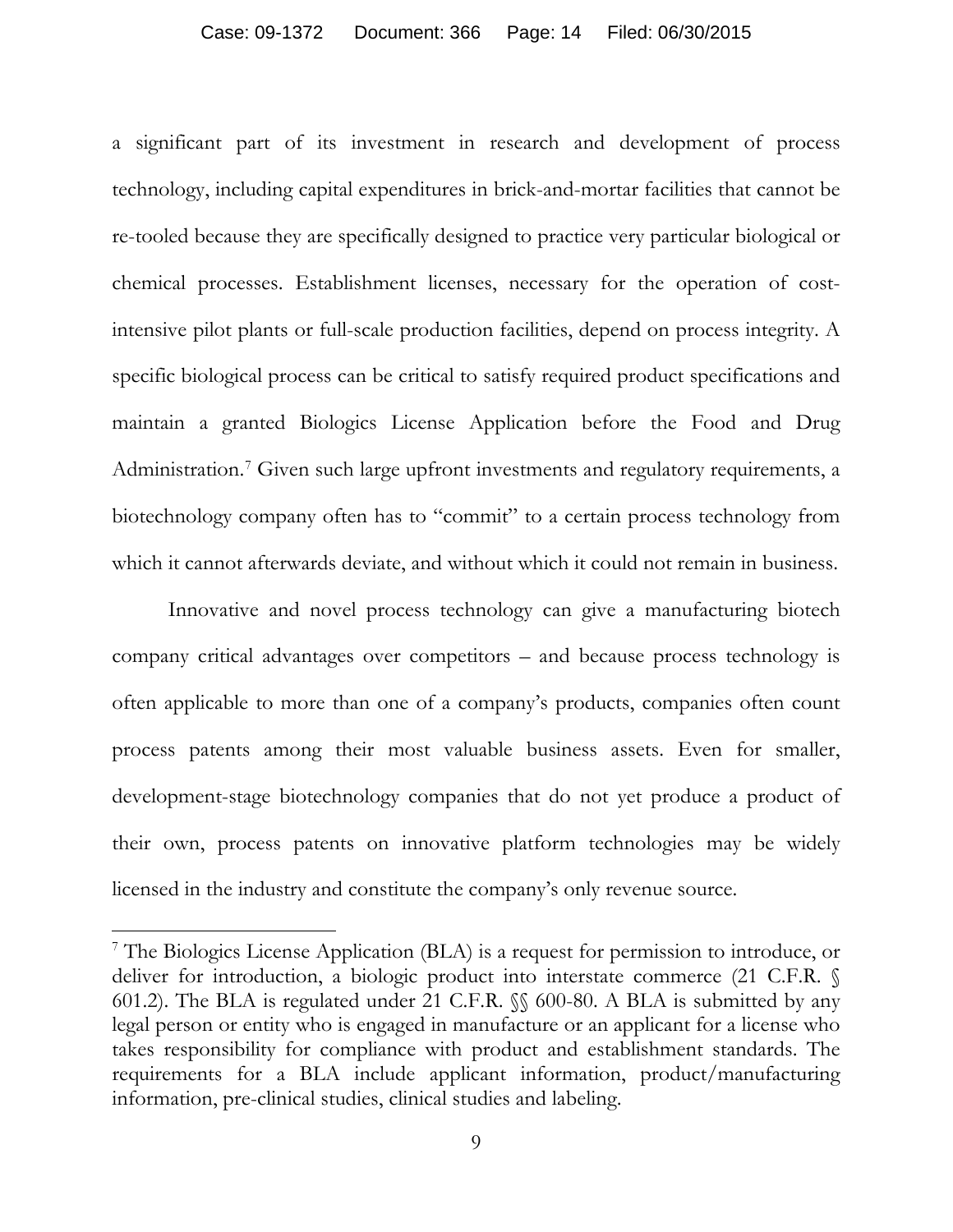#### Case: 09-1372 Document: 366 Page: 15 Filed: 06/30/2015

Method patents also play an important role in protecting individual and biologic drug products. Large ongoing investments are made in studying new indications and improved methods of delivering such drugs, long after the drug itself has been patented. In BIO's experience, major clinical trials commonly cost well over \$100 million, and have been as high as \$800 million. Method patents are often the only feasible way to protect these investments.

The use and importance of method patents is not limited to the biomedical field. In agricultural and environmental biotechnology, process patents play similar major roles in the production of biofuels and bioplastics. In plant breeding and hybridization, for example, novel use of biomarkers for marker-assisted trait selection is likewise difficult to protect without process patents. The "single entity rule" adherence invites circumvention of a particularly valuable subset of biotechnology patents by "dividing up" the steps of patented methods for separate practice.

#### **CONCLUSION**

The Supreme Court was concerned about opportunities for gaming and patent circumvention created by an inflexible single entity rule. It invited this Court to address the "anomaly" that would result from "permitting a would-be infringer to evade liability by dividing performance of a method patent's steps with another whom the defendant neither directs nor controls." *Limelight Networks, Inc.*, 134 S. Ct. at 2120. This Court now has the opportunity to address this anomaly and, for the reasons set forth above, BIO respectfully submits that this Court should do so *en banc*.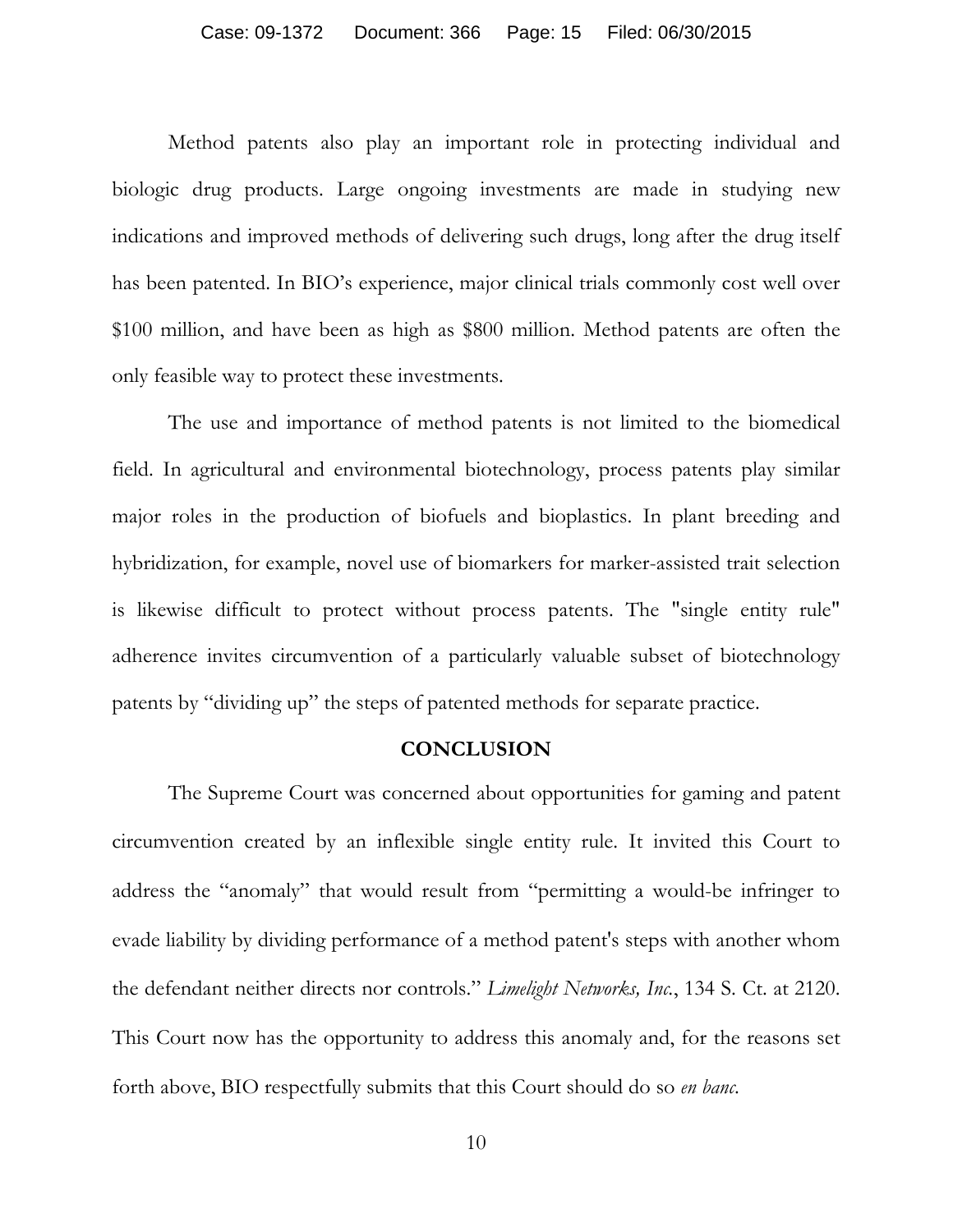Respectfully submitted,

June 26, 2015  $\frac{\sqrt{s}}{\sqrt{\text{Scott A.M. Chambers}}}$ Scott A.M. Chambers Caroline Cook Maxwell Porzio, Bromberg & Newman, P.C. 1200 New Hampshire Avenue, NW Suite 710 Washington, D.C. 20036-6802 (202) 517-1888 sachambers@pbnlaw.com ccmaxwell@bpnlaw.com

> Hans Sauer, Ph.D. Biotechnology Industry Organization 1225 Eye Street, N.W., Suite 400 Washington, DC 20005

*Counsel for Amicus Curiae Biotechnology Industry Organization*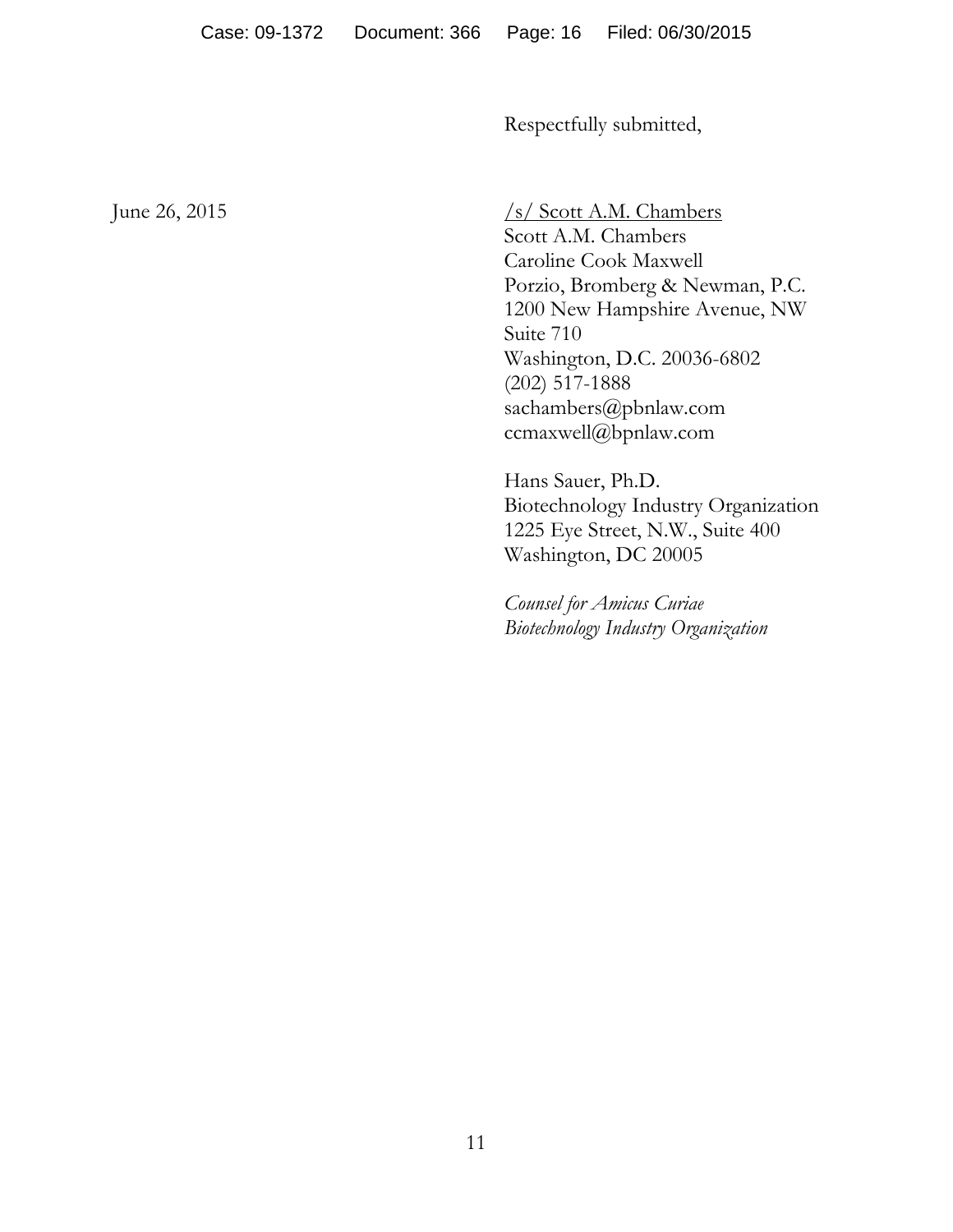# United States Court of Appeals for the Federal Circuit

*Akamai Technologies, Inc. v. Limelight Networks, Inc.,* Nos. 2009-1372, -1380, -1416, -1417

## **CERTIFICATE OF SERVICE**

I, Elissa Matias, being duly sworn according to law and being over the age of

18, upon my oath depose and say that:

Counsel Press was retained by COUNSEL FOR AMICUS CURIAE to print this

document. I am an employee of Counsel Press.

On **June 26, 2015** counsel has authorized me to electronically file the foregoing

**Brief for Amicus Curiae** with the Clerk of Court using the CM/ECF System, which

will serve via e-mail notice of such filing to all counsel registered as CM/ECF users,

including any of the following:

Seth P. Waxman (Principal Counsel) Thomas Saunders Thomas G. Sprankling Wilmer Cutler Pickering Hale and Dorr LLP 1875 Pennsylvania Avenue, NW Washington, DC 20006 202-663-6000 seth.waxman@wilmerhale.com thomas.saunders@wilmerhale.com thomas.sprankling@wilmerhale.com *Counsel for Appellants* 

Aaron M. Panner (Principal Counsel) Michael E. Joffre John C. Rozendaal Kellogg, Huber, Hansen, Todd, Evans & Figel, PLLC 1615 M Street, N.W. Suite 400 Washington, DC 20036-3209 (202) 326-7900 apanner@khhte.com mjoffre@khhte.com jrozendaal@khhte.com *Counsel for Cross Appellant*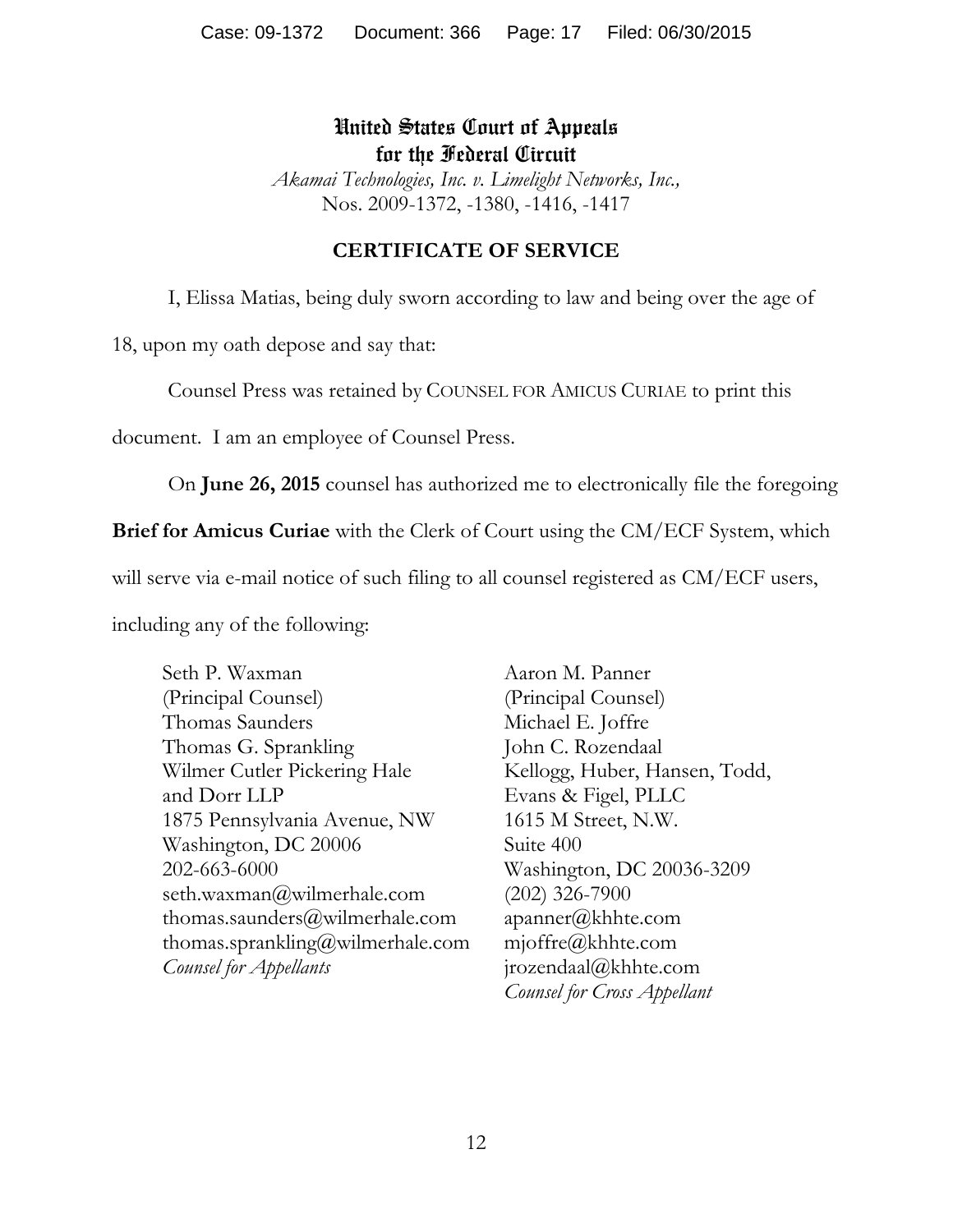Donald R. Dunner Elizabeth D. Ferril Finnegan, Henderson, Farabow, Garrett & Dunner, LLP 901 New York Avenue, N.W. Washington, D.C. 200001-4413 (202) 408-4000 don.dunner@finnegan.com elizabeth.ferrill@finnegan.com *Counsel for Appellants*

G. Mark Edgarton Robert S. Frank, Jr. Carlos Perez-Albuerne Choat, Hall & Stewart, LLP Two International Place Boston, MA 02110 (617) 248-5000 gedgarton@choate.com rfrank@choate.com *Counsel for Appellants* 

Mark Christopher Fleming Eric Fletcher Lauren B. Fletcher Brook Hopkins Wilmer Cutler Pickering Hale and Dorr LLP 60 State Street Boston, MA 02109 (617) 526-6000 mark.fleming@wilmerhale.com eric.fletcher@wilmerhale.com lauren.fletcher@wilmerhale.com brook.hopkins@wilmerhale.com Counsel for Appellants

Alexander F. MacKinnon Kirkland & Ellis LLP 333 South Hope Street Suite 2900 Los Angeles, CA 90071 (213) 680-8432 alexander.mackinnon @kirkland.com *Counsel for Cross-Appellants*

Dion D. Messer Limelight Networks, Inc. 2220 W. 14th Street Tempe, AZ 85281 (602) 850-4833 *Counsel for Cross-Appellant*

Young Jin Park Kirkland & Ellis LLP 601 Lexington Avenue Citigroup Center New York, NY 10022 (212) 446-4848 ypark@fr.com *Counsel for Cross-Appellant*